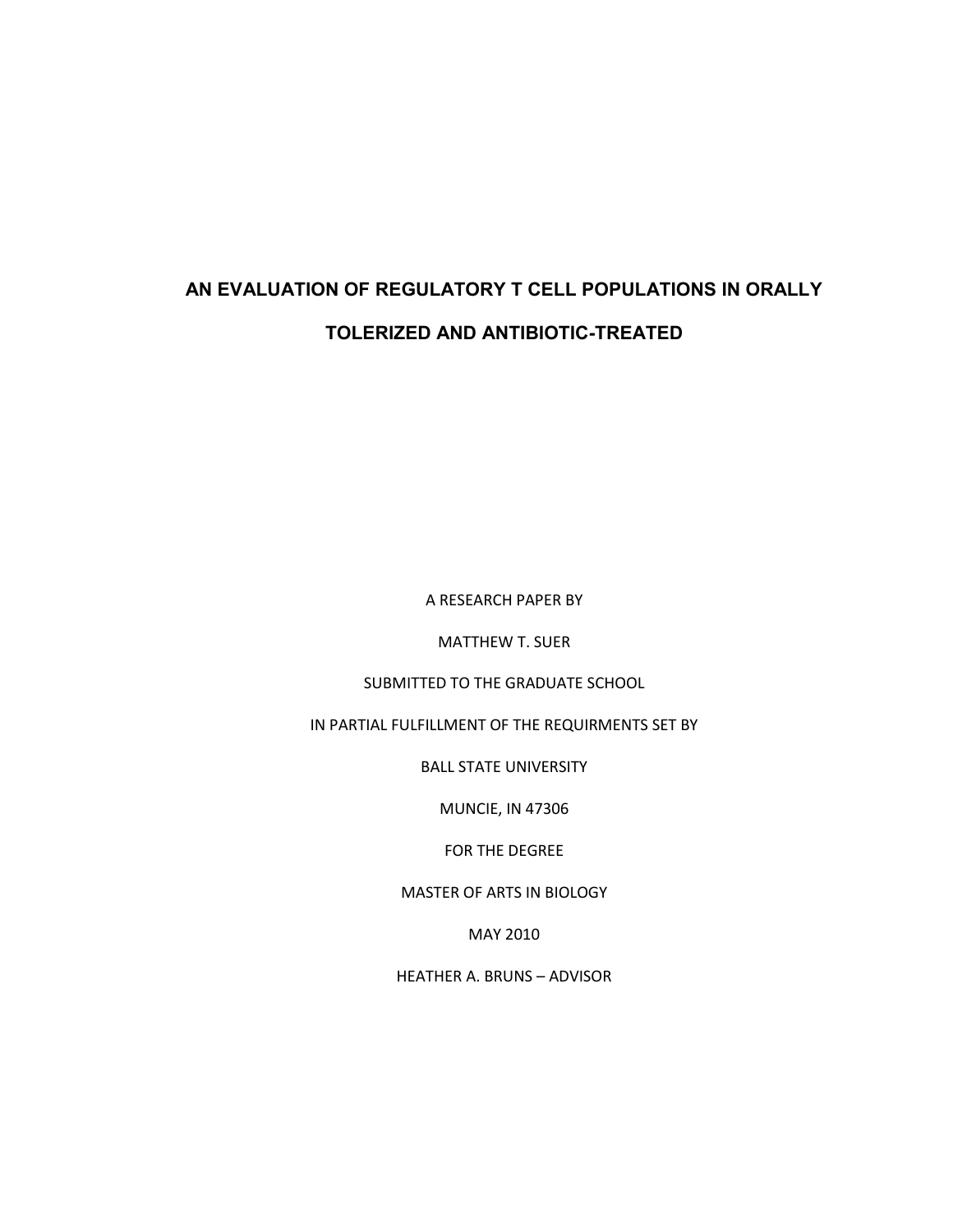#### **Materials and Methods**

#### **Dissection**

All dissecting utensils were kept in 70% ethanol. Mice were sacrificed in a  $CO<sub>2</sub>$ tank. The spleen was removed and lymph nodes (LN) were extracted from Peyer's patches and around the small intestine. Spleen and LNs were placed in separate plates with 5 mL RPMI/FBS solution (5% FBS in incomplete RPMI).

## Release of cells

LNs and spleen were isolated by grating with the back side of a 5 mL syringe. The cell suspension was removed and placed in 15 mL conical tube. After 1-2 minute of incubation on ice, the cell suspension was transferred to a fresh tube to remove cell debris. The cell suspension was centrifuged for 5 min at 1500 rpm, 4° C. The supernatant was removed and pellet resuspended. 5 mL of RBC lysis buffer was added to each tube and then inverted to mix. The tubes were incubated for 5 minutes on ice. 5 mL of FBS/RPMI media was added to the suspension. This was centrifuged for 5 minutes at 1500 rpm, 4° C. The supernatant was removed and the pellet was resuspended in 5 mL FACS buffer (LN only) or 10 mL FACS (spleen only). The cells were then counted with a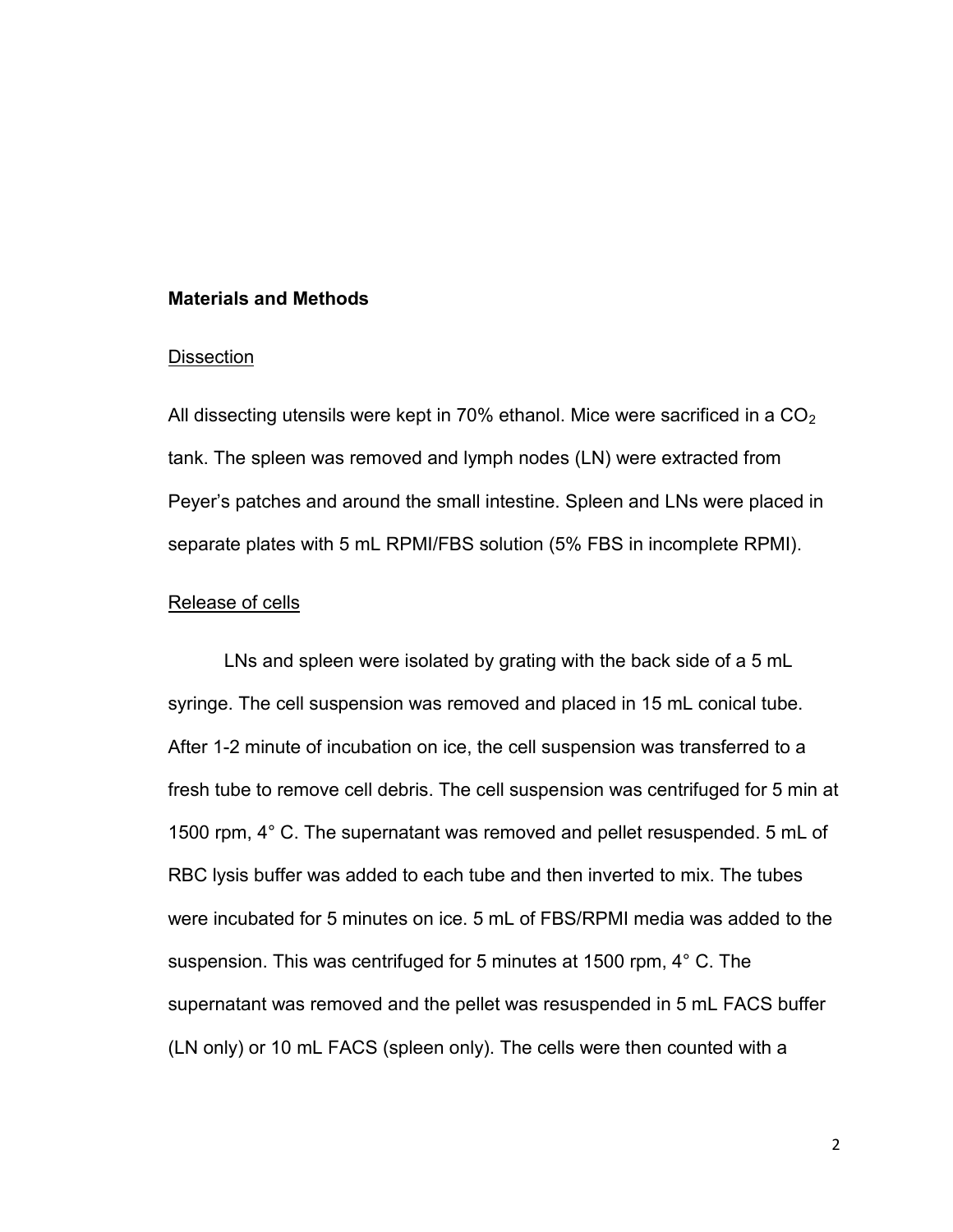hemacytometer. The cells were diluted to 1x10<sup>6</sup> cells/mL with 10 mL FACS buffer.

### Staining for Tregs

The diluted cells were centrifuged for 5 min at 1500 rpm, 4° C. The supernatant was discarded. The pellet was flicked to resuspend it in the residual buffer. Surface molecules were stained with anti-CD4 FITC and anti-CD25 PE and intracellular anti-FoxP3 Cy5 to identify Tregs.

*Stain of surface molecules:* Control tubes were prepared for surface molecules. Anti-CD4 FITC and anti-CD4 PE were added to appropriate control tubes. The tubes were incubated on ice for 10-15 minutes. 1 mL of cold FACS buffer was added to each to wash cells. They were then centrifuged at 5 min at 1500 rpm, 4<sup>°</sup> C. The supernatant was discarded and the cell pellet was resuspended by flicking. 600 uL of FACS n FIX buffer were added to each tube. The tubes were incubated on ice until analysis. A master mix of Fc block was prepared by adding 180 uL of staining buffer to 6 uL of Fc block antibody. 5 uL of this buffer/block mix was added to each sample. A surface antibody stain master mix was prepared by adding either 12 uL FITC-CD4 or 6 uL PE-CD25 to 360 uL of staining buffer. After vortexing, 10 uL of antibody/buffer mix was added to each sample. These were incubated for 30 minutes at 4° C. 1 mL/sample of cold FACS buffer was used to wash the cells. The tubes were centrifuged 5 min at 1500 rpm, 4° C. The supernatant was discarded. The pellet was resuspended before adding 1 mL of fixation/permeabilization working solution to each sample. The samples were

3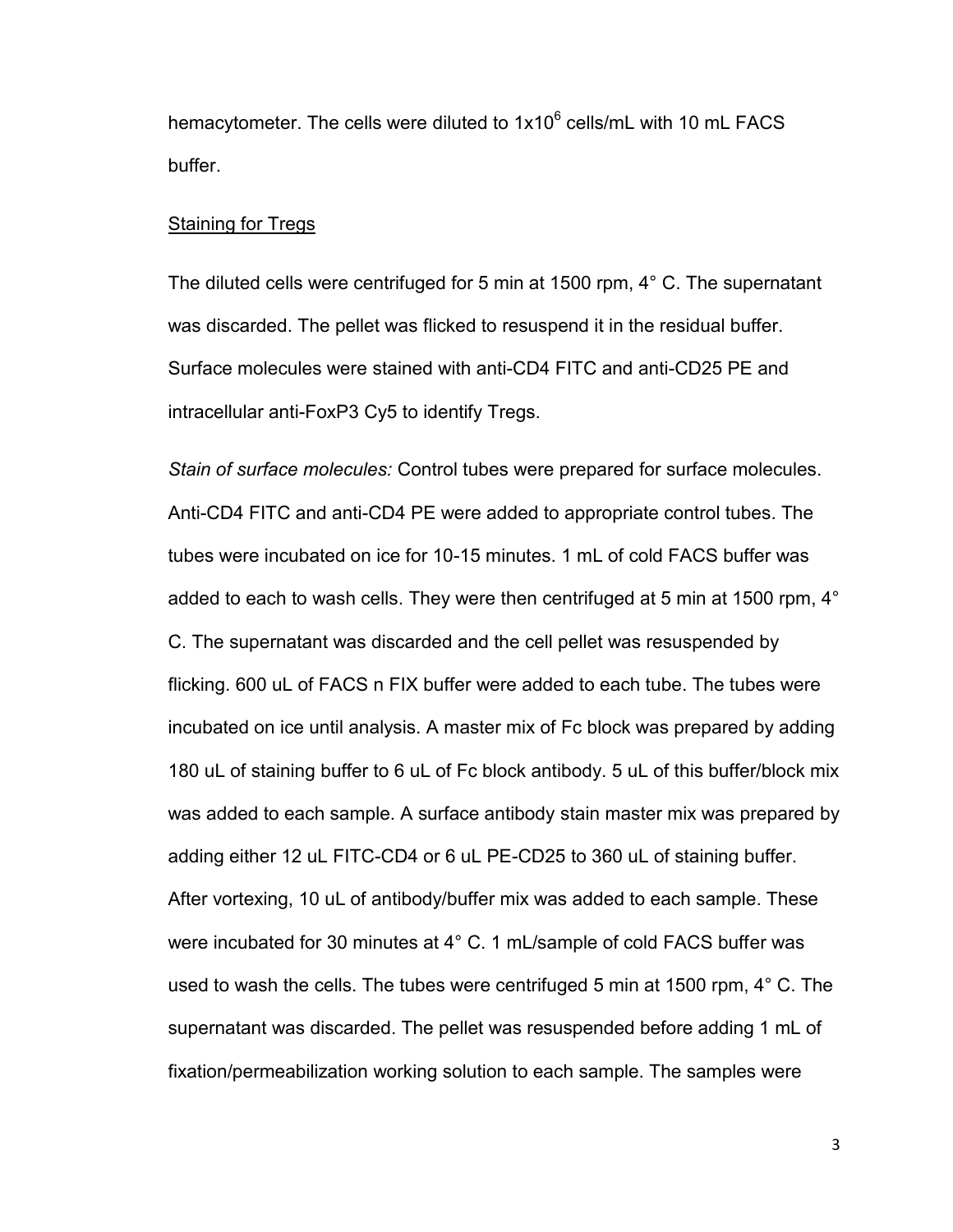flicked to agitate. The tubes were incubated for 30 minutes at 4° C. The cells were resuspended with 400 mL FACS buffer and immediately analyzed by flow cytometry. Cells that stain for anti-CD4 Fitc/anti-CD25 PE must also stain for intracellular FoxP3 to be confirmed as a Treg.

*Intracellular staining for FoxP3:* The cells were washed with 2 mL of 1X permeabilization buffer. The cells were centrifuged 5 min at 1500 rpm, 4° C and supernatant discarded. 50 uL of antibody/buffer solution (1 uL of Fc block antibody + 200 uL of permeabilization buffer), except to controls. The tubes were incubated at 4° C for 15 minutes. 10 uL of anti-mouse FoxP3 antibody was added to each sample (3 uL FoxP3 per 3 samples + 30 uL of 1x permeabilizatoin buffer). For FoxP3 negative control tubes, the same was performed as above except FoxP3 isotype antibody was used. The tubes were incubated at 4° C for 30 minutes in the dark. 2 mL of 1X permeabilizatino buffer was used to wash cells. The cells were centrifuged 5 min at 1500 rpm, 4° C and the supernatant discarded. The cells were resuspended in 400 uL of FACS Buffer. All cells were then analyzed by flow cytometry immediately.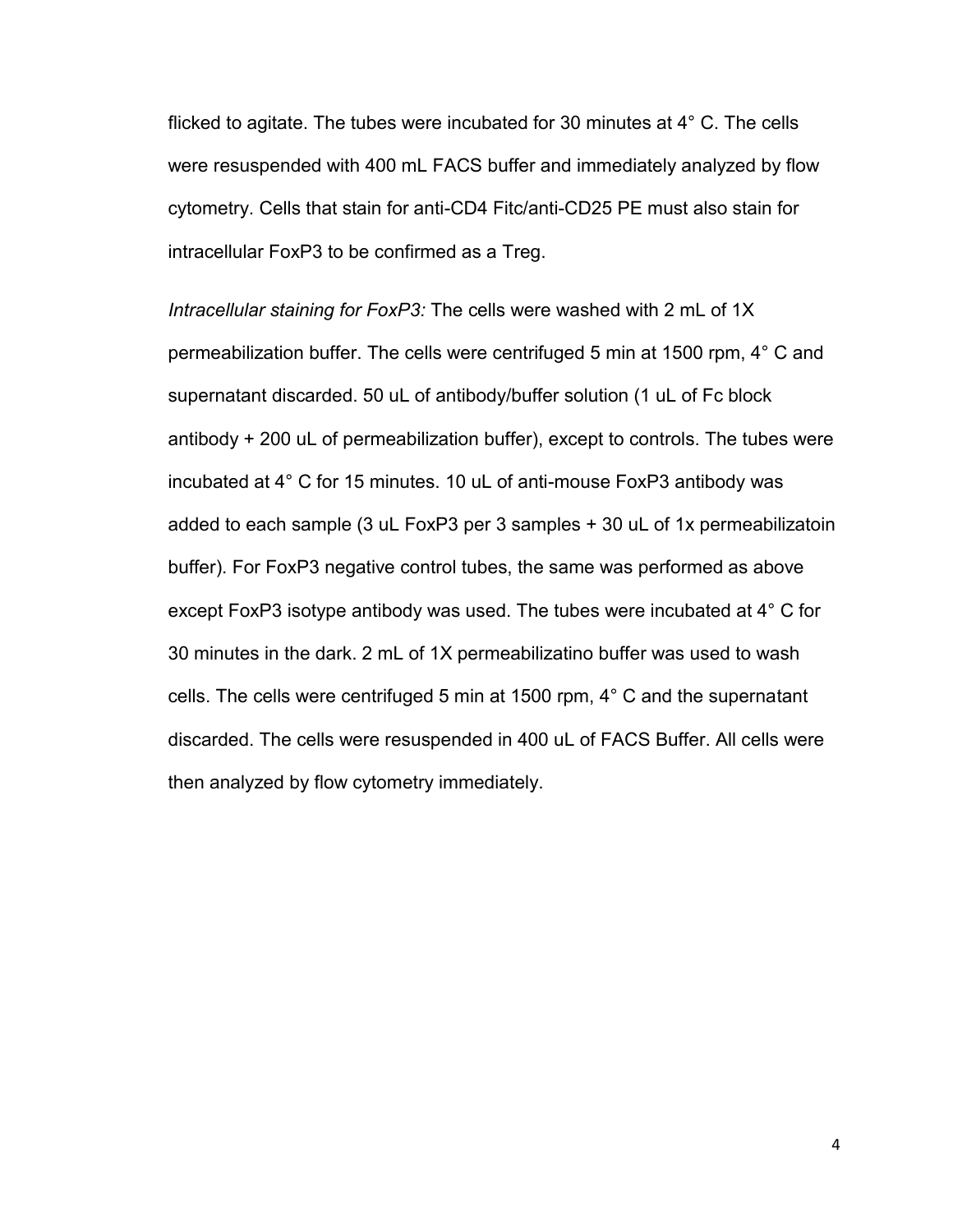## **Results**

The antibiotic studies were performed to demonstrate that treatment with Erythromycin does not affect the T cell population (either CD4+ T cells or regulatory T cells). CD4+ T cells were defined as cells that bound anti-CD4 (Fitc), anti-25(PE) antibodies. Tregs were defined as cells that bound anti-CD4, anti-CD25, and FoxP3, an intracellular transcription factor. CD4+ T cell and Treg cell population numbers remain consistent between organs despite antibiotic treatment (figure 1). The greatest number of CD4+ T cells was seen in the mesenteric lymph nodes and Peyer's patches. A minimal number of CD4+ T cells could be isolated from colon tissue.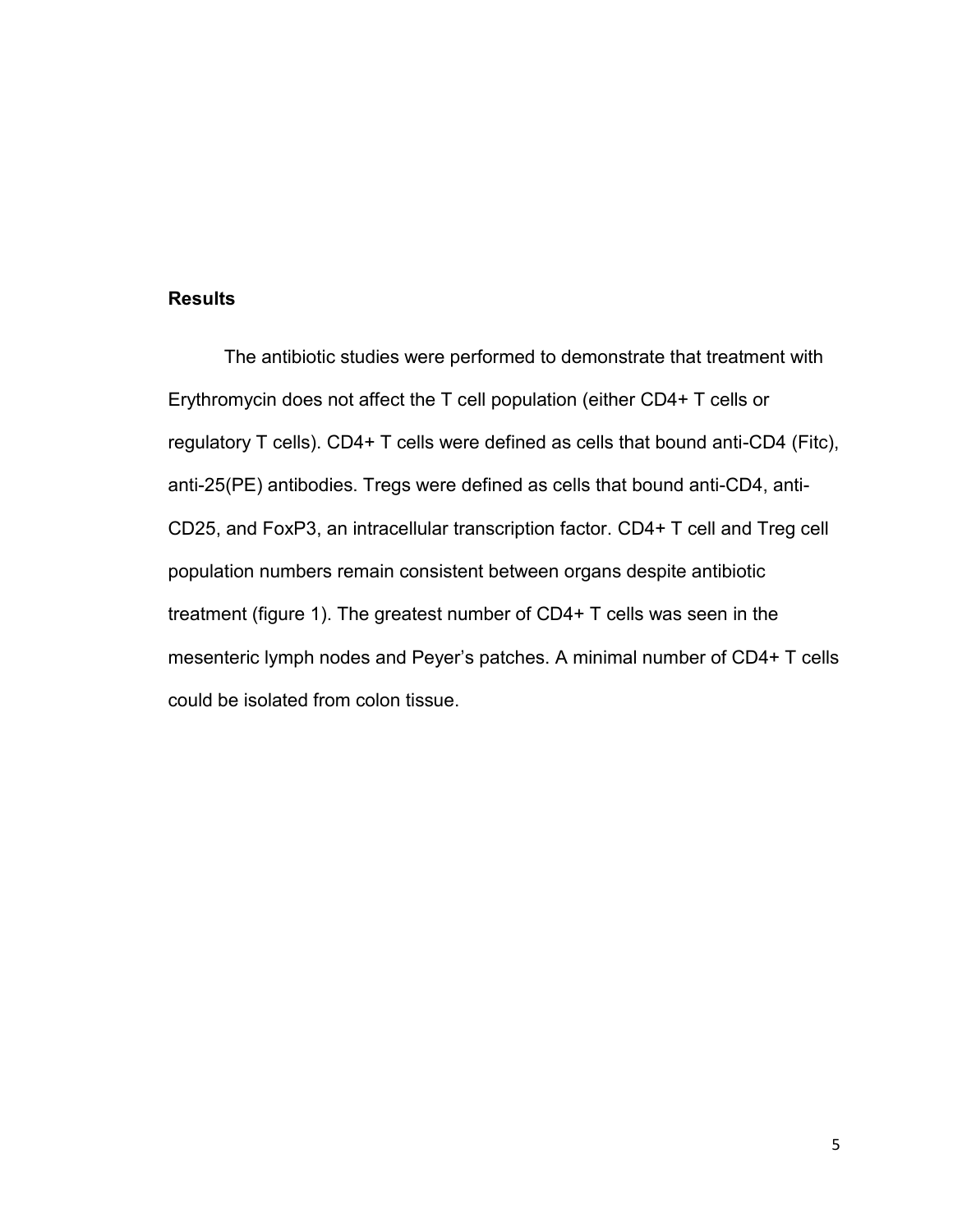## **Figure 1**



**Figure 1:** *Erythromycin treatment does not influence total numbers of CD4+ T cells or Tregs in Balb/C mice. Two groups of mice (n=3) were treated with (Antibiotic) or without (No antibiotic) Erythromycin (300 ug/day) for ten days. A) Numbers of LAB were determined pre- and post treatment to confirm antibiotic effectiveness. Cells were harvested from the spleen, mesenteric lymph nodes (LN) and colon and stained for expression of CD4 and CD25. Numbers of CD4+ T cells were enumerated from flow cytometric analysis of 10,000 total cells (B). Tregs were identified by staining with antibodies to CD4, CD25, and FoxP3. Statistical analysis was performed using a student's t-test, but no statistical difference was determined between groups.*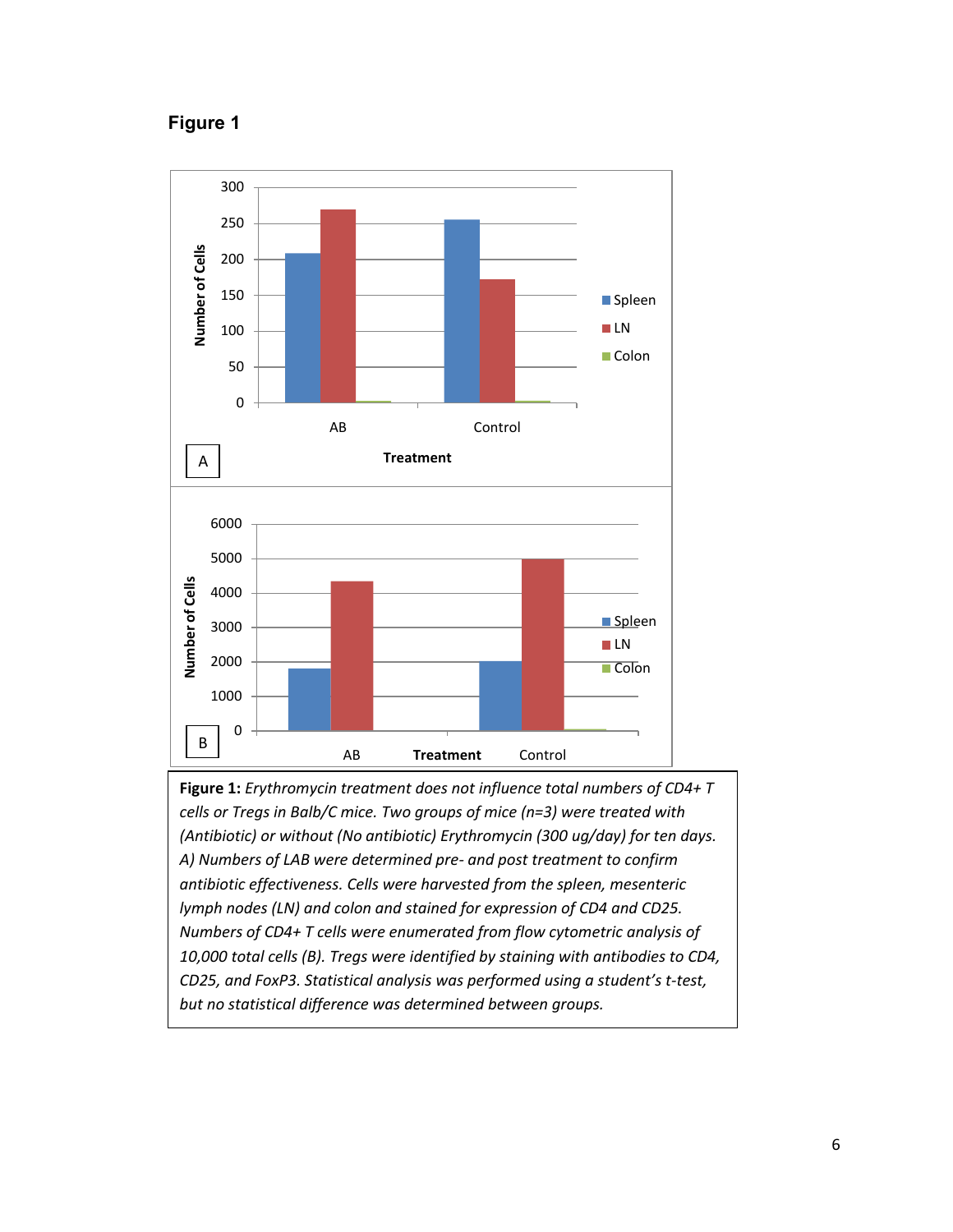A student's t-test was performed and confirmed that there was no significant difference between antibiotic-treated and control groups. The antibiotic studies served as a control experiment that showed Erythromycin does not disturb T cell populations. The numbers of CD4+ T cells and Treg cells were not affected by antibiotic treatment.

After confirming that Erythromycin does not affect T cell populations, a series of experiments were performed to assess if orally-tolerized mice had altered Treg populations and how a disrupted probiotic flora caused Treg populations to change (figure 2). These studies would confirm the role of Tregs and probiotics as a mechanism in oral tolerance. These experiments were termed "oral tolerance studies."



**Figure 2**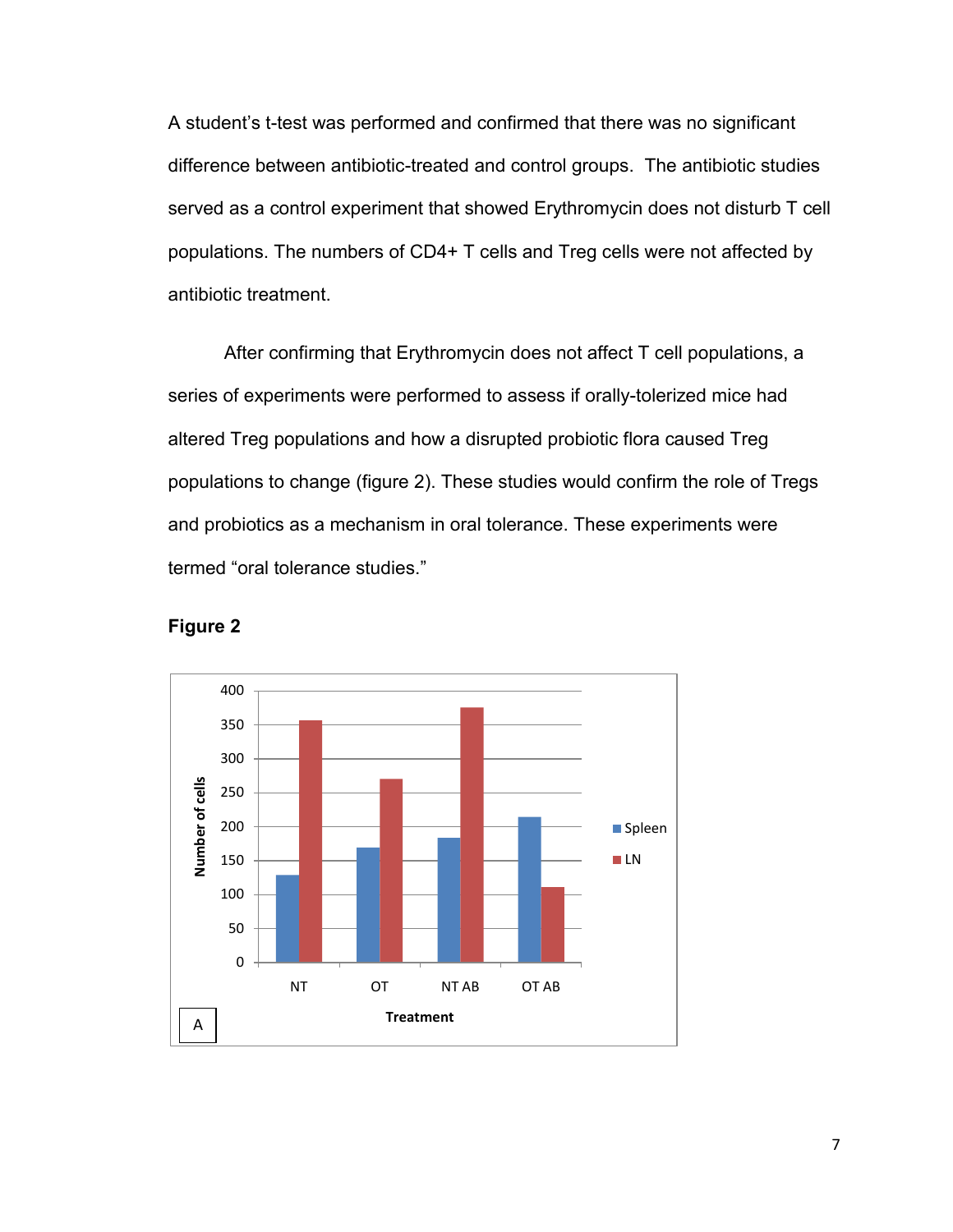

**Figure 2:** *CD4+ and Treg cell populations cannot be determined in orally tolerized (OT) or antibiotic-treated (AB) Balb/C mice. Two groups of mice (n=3) were treated with (Antibiotic) or without (No antibiotic) Erythromycin (300 ug/day) for ten days. A) Numbers of LAB were determined pre- and post treatment to confirm antibiotic effectiveness. Cells were harvested from the spleen, mesenteric lymph nodes (LN) and colon and stained for expression of CD4 and CD25. Numbers of CD4+ T cells were enumerated from flow cytometric analysis of 10,000 total cells (B). Tregs were identified by staining with antibodies to CD4, CD25, and FoxP3 to calculate Tregs. Statistical analysis was performed using a student's t-test, but no statistical difference was determined between groups.* 

The results of these studies were not conclusive to any of the goals of the experiment because tolerance could not be induced in the mice. However, it would be expected that the orally-tolerized mice would have elevated Tregs (figure 2b). The role of Tregs has been examined in multiple laboratories by comparing IL-10 and TGF-β expression—both indicators of Treg activity between germ-free (GF) and specific pathogen-free (SPF; maintain probiotics) mice. The GF mice had significantly decreased levels of both indicators of Treg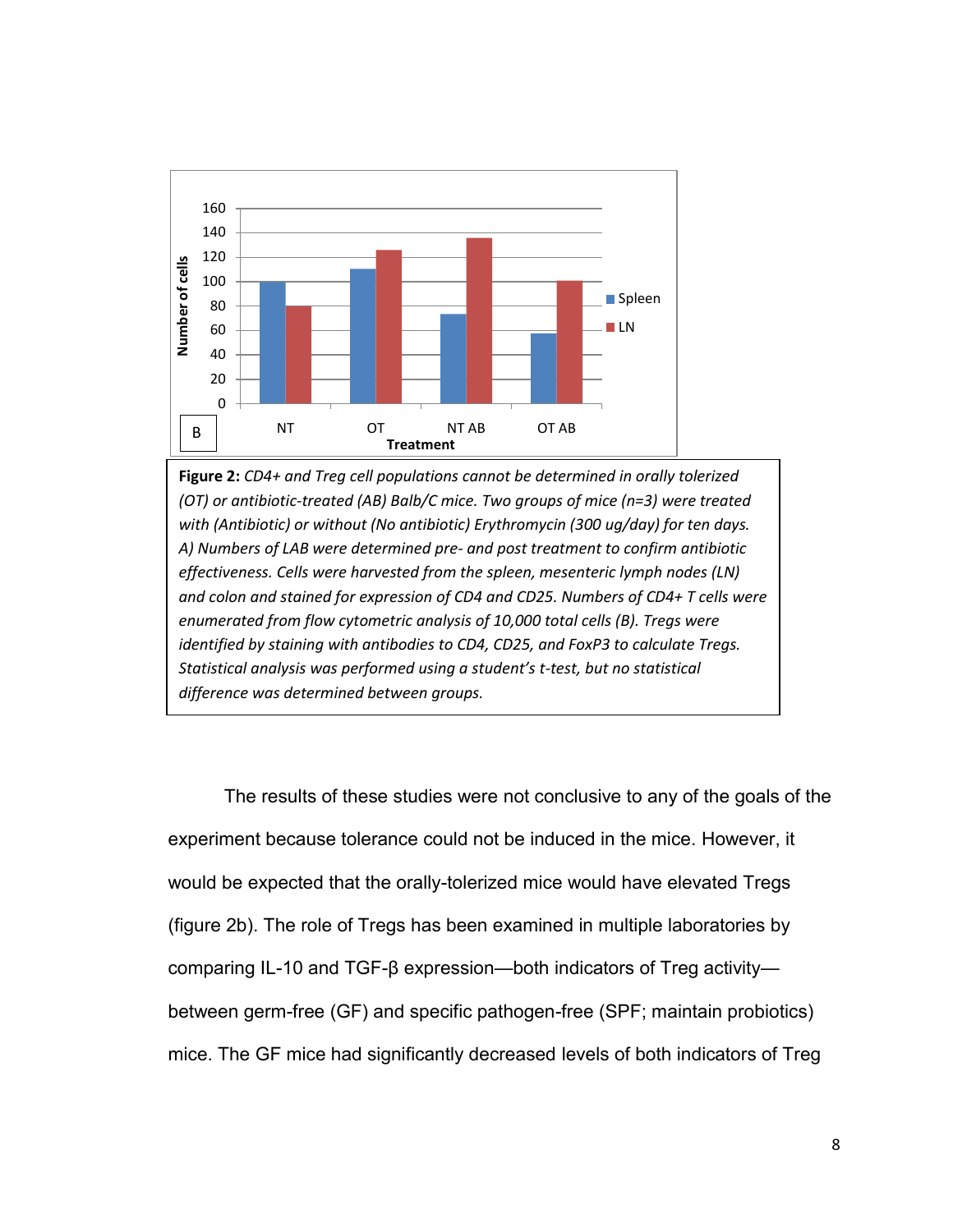function and were not able to be orally tolerized. This provides correlative evidence to the role of probiotics and Tregs in a tolerance mechanism. The goal of the present study was to extend this work by enumerating Treg cell numbers directly through flow cytometry. By orally treating antibiotic and control mice with ovalbumin (OVA) and demonstrating oral tolerance in control mice, one could analyze to what extent Treg cells play in oral tolerance. It has been demonstrated in multiple laboratories that germ-free mice are not able to undergo oral tolerance (Sudo, 1997; Ishiwaka, 2008). Therefore, it would be expected that antibiotictreated mice would not be able to demonstrate oral tolerance and would not have altered Tregs. Alternatively, orally tolerized mice should have elevated Tregs. Non-tolerized, control mice should not prove tolerant and would not have elevated Tregs.

The percentage of Treg cells was calculated from the total population of CD4+ T cells in both the antibiotic (figure 3) and oral tolerance studies (figure 4). This calculation was performed by dividing the average number of Tregs for each treatment and source by the total number of CD4+ T cells from the same source. The quotient was multiplied by 100 to express this value as a percent. There was very little change in the percentage of Tregs in the antibiotic study. This would be expected because antibiotic treatment without any attempt at tolerance should not induce a Treg response. Unfortunately, oral tolerance could not be induced in the oral tolerance study. This greatly limits the conclusions one could draw from the data. One would expect to see an increased percentage of Treg cells in orally

9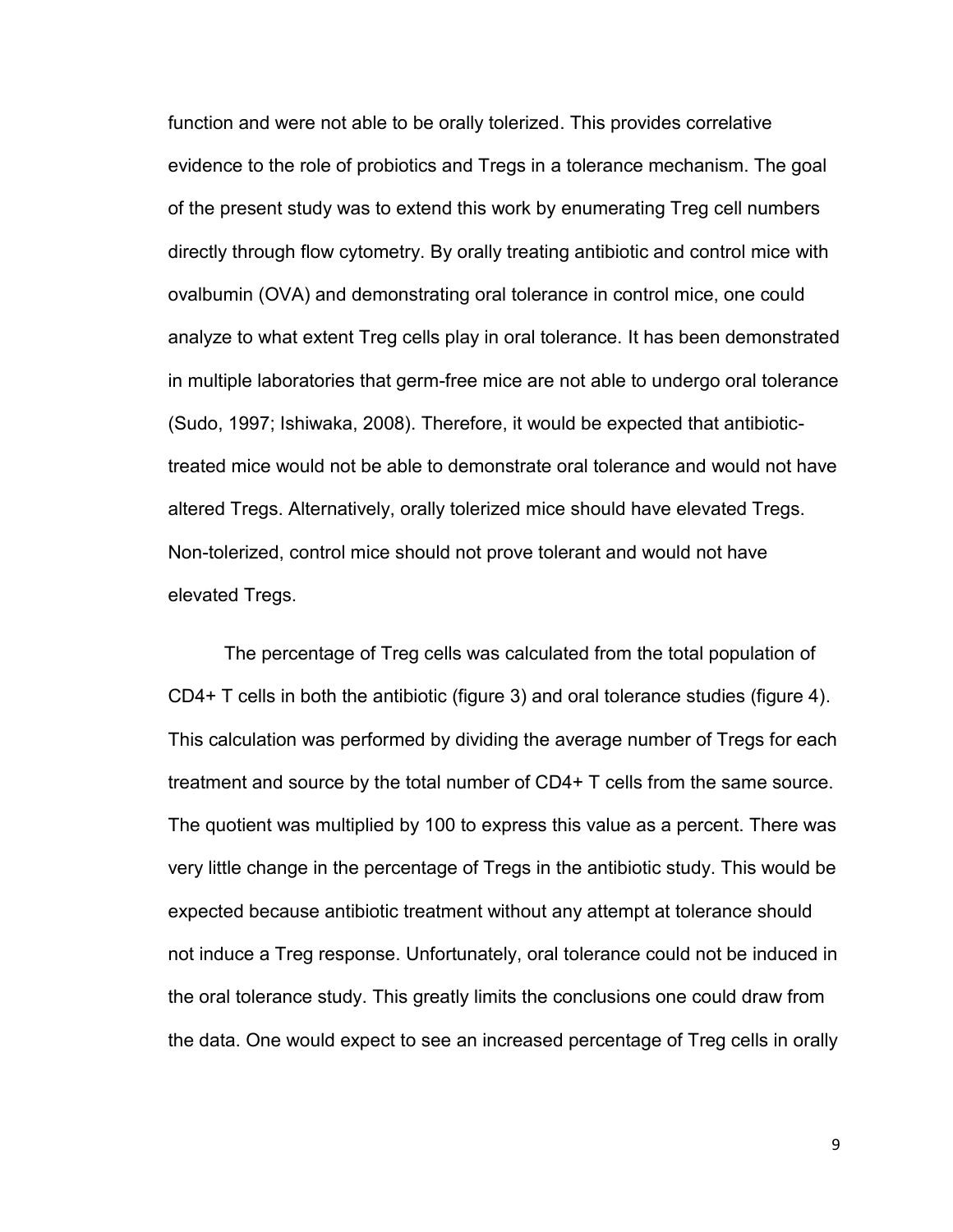tolerized mice. Non-tolerized mice would demonstrate a baseline percentage of Tregs. Antibiotic-treated mice should not be able to demonstrate oral tolerance, as discussed above with germ-free mice, and so should not show higher percentages of Tregs. The data was very limiting because tolerance could not be induced.

# **Figure 3**



were calculated as a percentage of CD4+ T cells. The ratio of Treg/CD4+T cells does not change which demonstrates the lack of effect of antibiotic treatment on Tregs.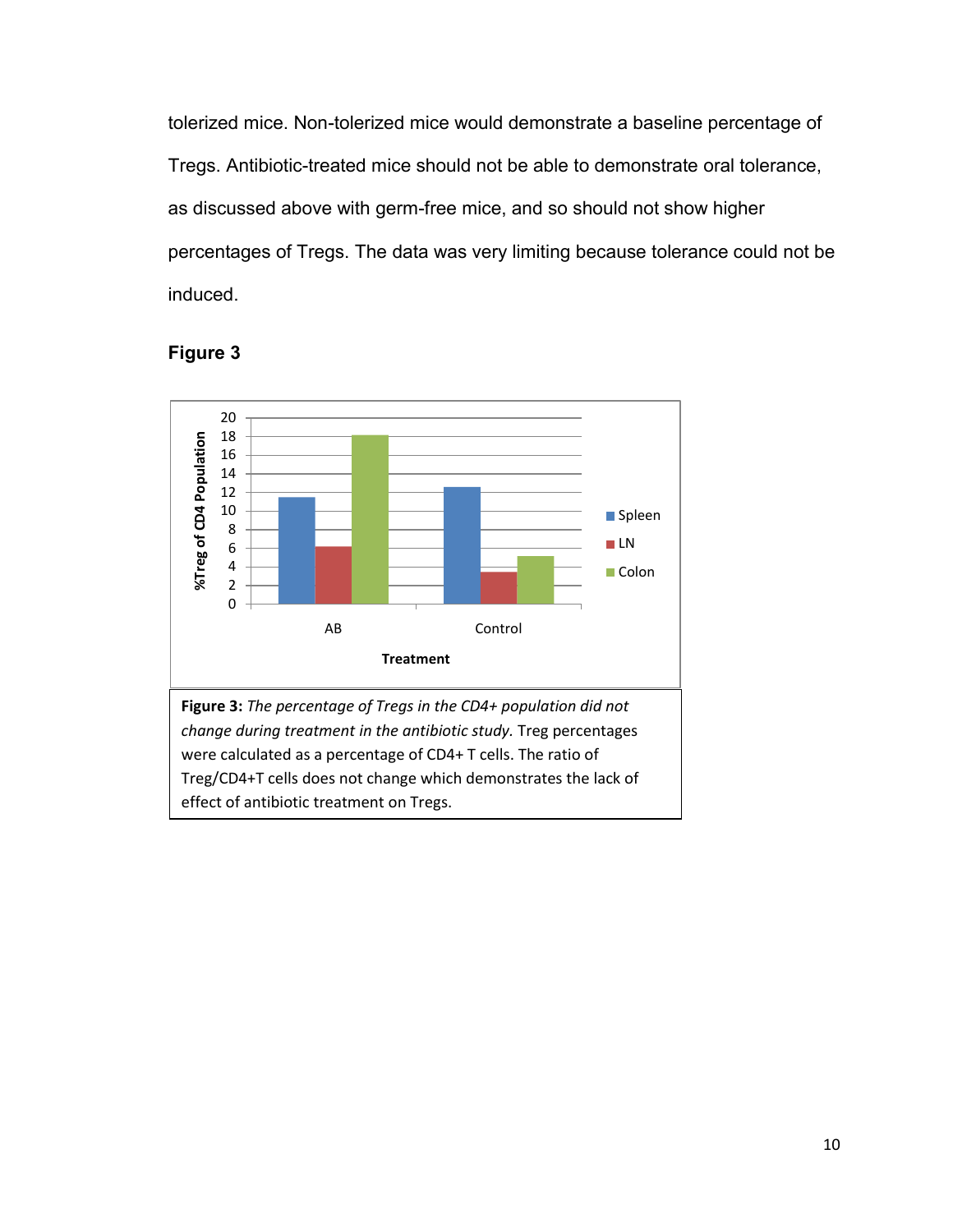## **Figure 4**



**Figure 4:** *The percentage of Tregs in the CD4+ population is significantly higher in OT AB mice .* Treg percentages were calculated as a percentage of CD4+ T cells. Antibiotic-treated mice would not be expected to have elevated Treg cells, as discussed above, because germ free mice are unable to be orally tolerant. This is likely an artifact of a particularly low level of CD4+ T cells in these mice, not elevated Treg cells.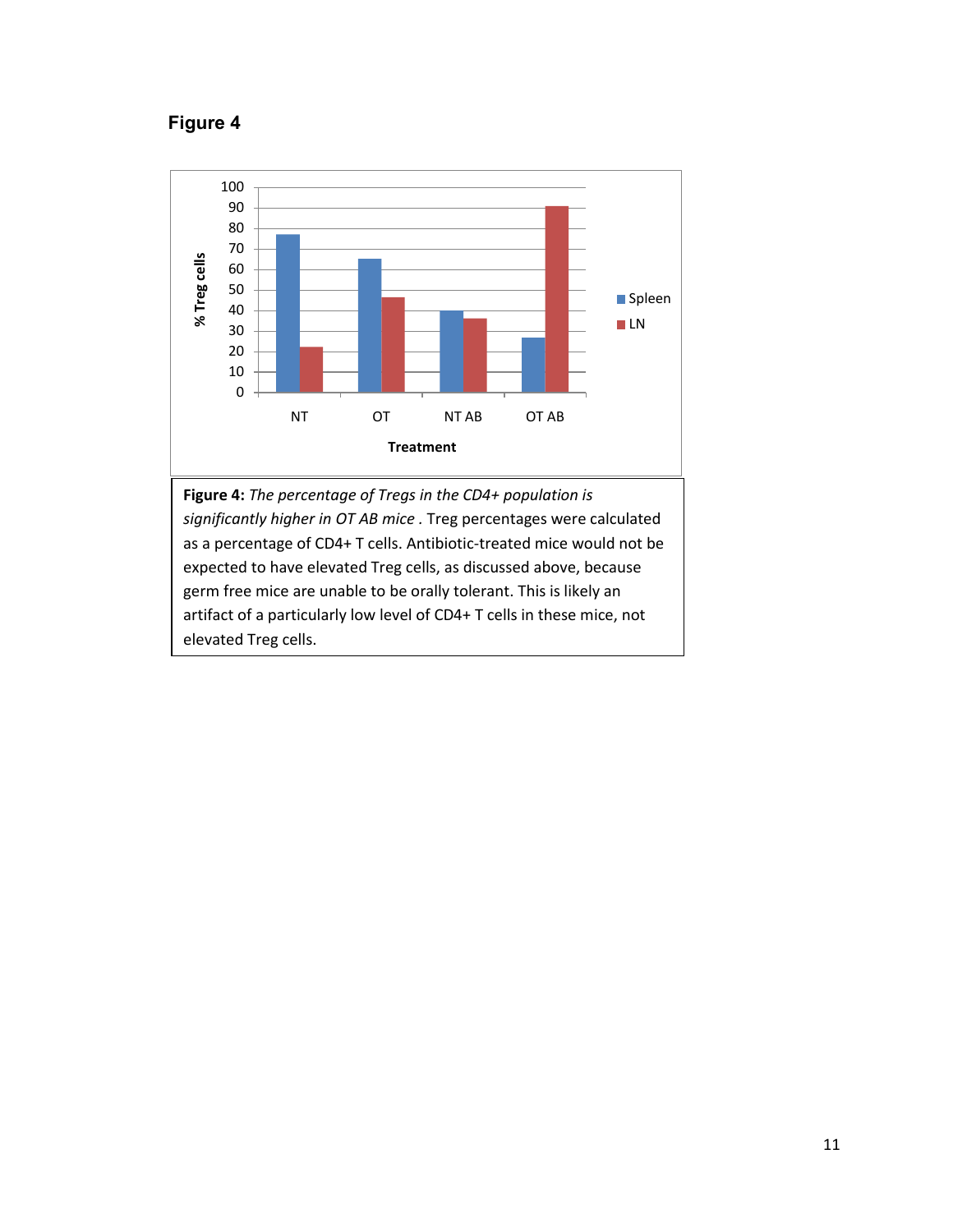## **Discussion**

Oral tolerance must first be induced and proven before the antibiotic studies can have any authority. These experiments must be able to replicate the results of other laboratories regarding Treg expression in mice with altered probiotic flora. However, achieving tolerance has proven difficult. Elucidating a mechanism behind Treg activation is the next goal. One suspected way in which Tregs could be activated is through intestinal dendritic cells (DCs). Future extensions of the above work may include a possible for DCs in the gut as they interact with adaptive cells of the immune stystem.